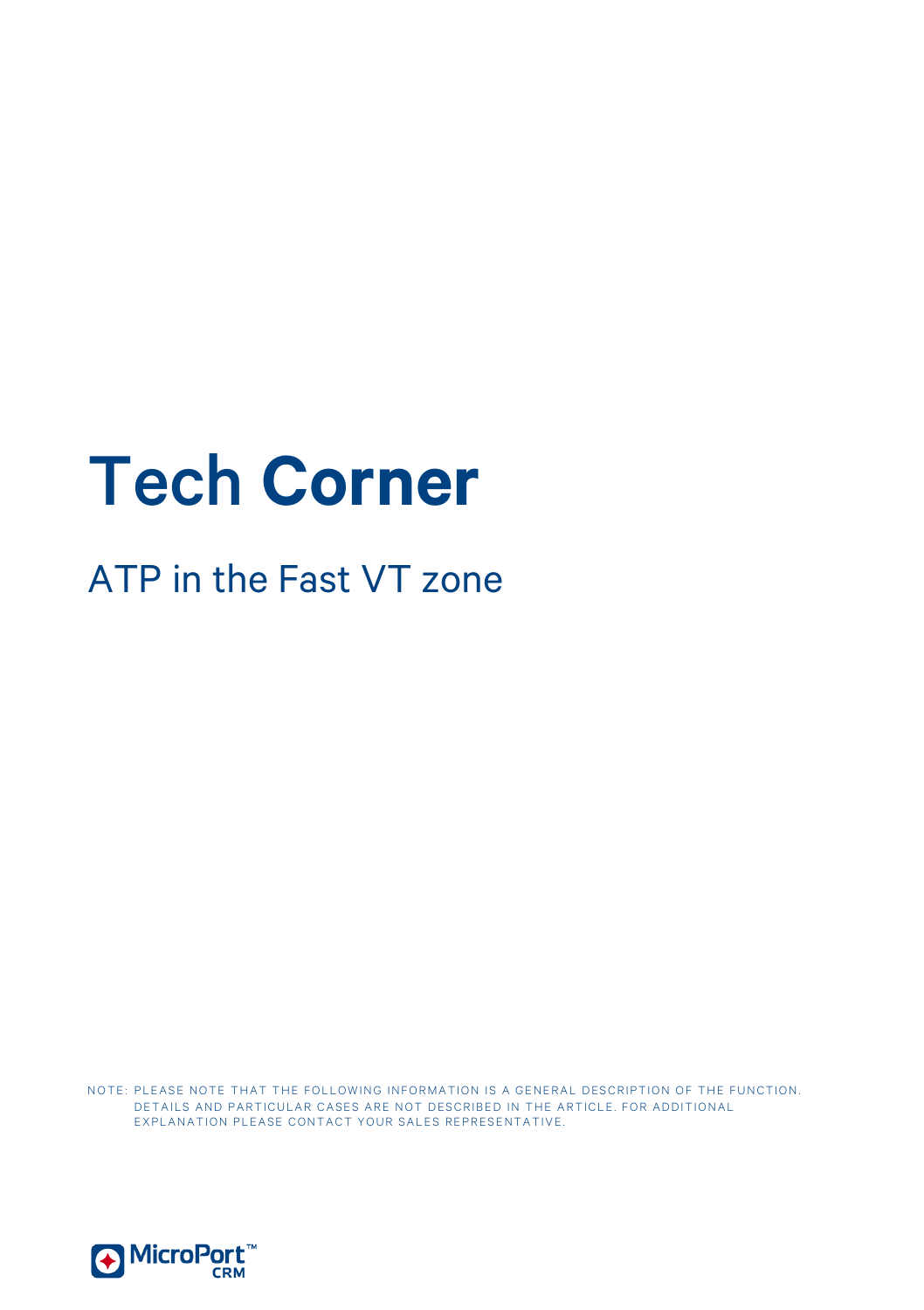# **Table of Contents**

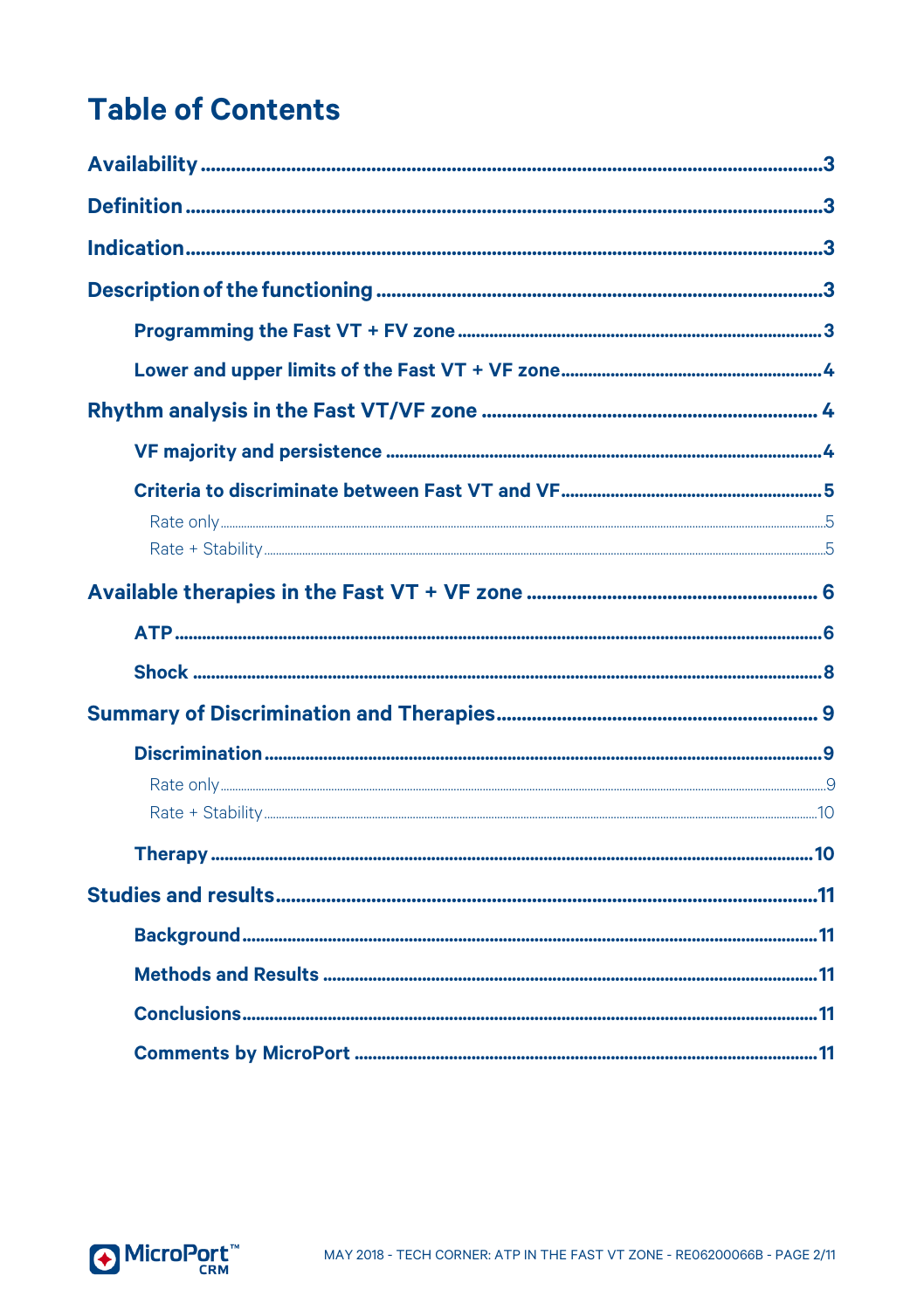# <span id="page-2-0"></span>**AVAILABILITY**

<span id="page-2-1"></span>This function is available on all MicroPort ICDs.

#### **DEFINITION**

The fast VT zone offers the possibility to attempt painless ATP to terminate fast ventricular arrhythmias in a defined portion of the VF zone.

#### <span id="page-2-2"></span>**INDICATION**

All patients are indicated for ATP for fast VT. Programming Fast VT ATP should be carefully considered for patients with a history of VF, as ATP may delay shock delivery.

It is the "philosophy" of MicroPort ICD and CRT-D devices to avoid shocks unless absolutely necessary. The use of ATP in the VF zone is encouraged wherever appropriate. It allows decreasing the number of unnecessary shocks.

### <span id="page-2-3"></span>**DESCRIPTIONOFTHE FUNCTIONING**

#### <span id="page-2-4"></span>**Programming the Fast VT + FV zone**

On the Tachy tab on the Parameters screen, select « Fast VT + VF ON ».

Once the zone is ON, select the lower limit and upper limit of the zone (see below).



Note: For the programmable lower and upper rates of the fast VT zone, please refer to the device's technical *specification sheet.*

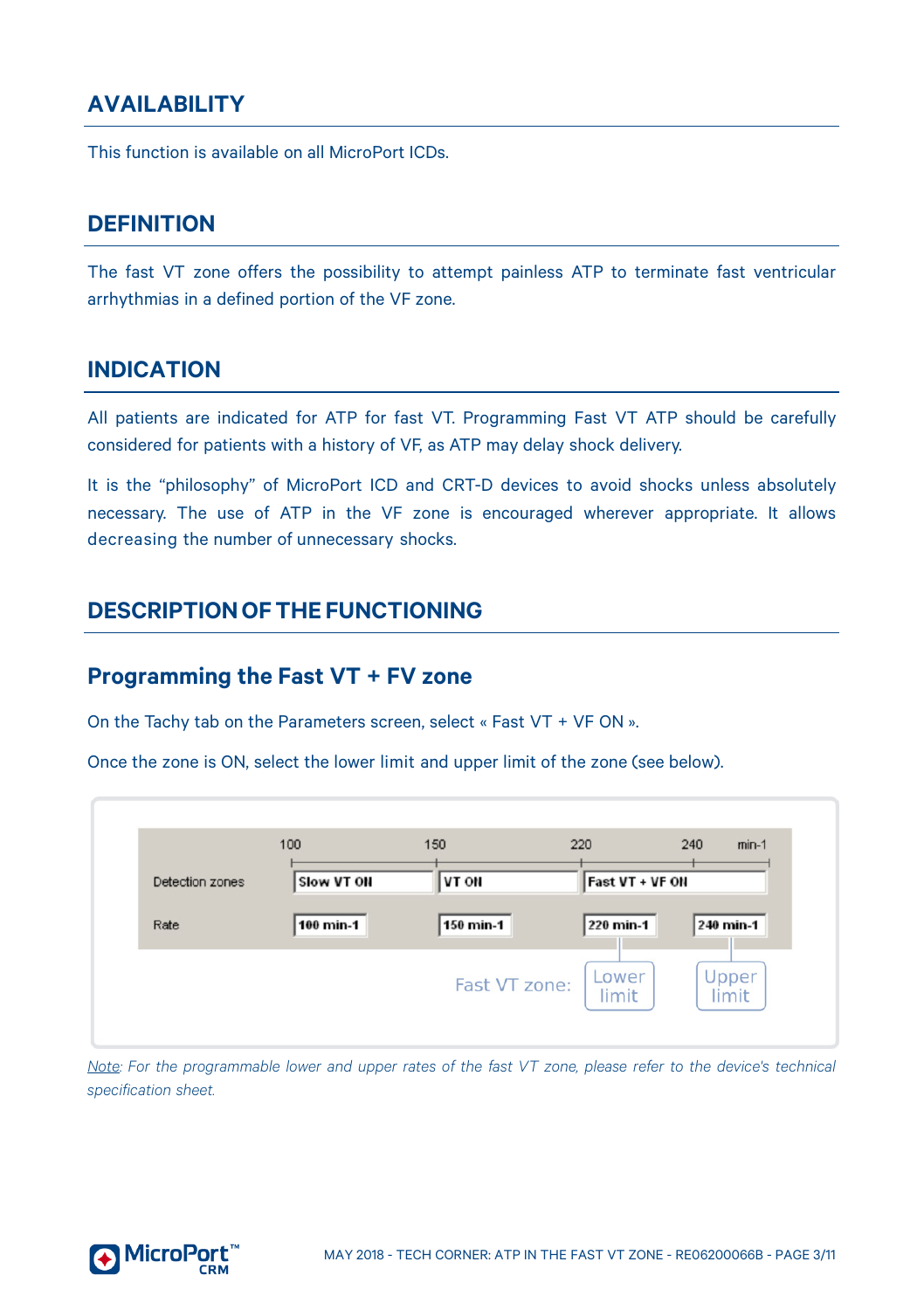#### <span id="page-3-0"></span>**Lower and upper limits of the Fast VT + VF zone**

The lower limit of the Fast VT + VF zone is also the lower limit for VF detection.

The upper limit of the Fast VT zone defines the upper limit that arrhythmias can be treated with ATP. Arrhythmias faster than the upper rate of the Fast VT zone will be analysed as ventricular fibrillation (VF) and will be treated directly with shock therapy.

#### <span id="page-3-1"></span>**RHYTHM ANALYSIS IN THE FAST VT/VF ZONE**

#### <span id="page-3-2"></span>**VF majority and persistence**

A rhythm entering the Fast VT+VF zone will be first analyzed on the rate criterion:

- If 6 cycles or more out of the last 8 are faster than the lower limit of Fast VT+VF zone, the device declares that a Fibrillation rhythm is going on: **VF majority** is reached and the persistence counter starts.
- Each additional cycle in the Fast VT + VF zone adds to the **persistence** count until the persistence count reaches the programmed number<sup>[1](#page-3-3)</sup>

Persistence is reset by a change in majority and not by therapy, so after ATP delivery only the majority needs to be reconfirmed before capacitors start charging.

The programmed persistence is for both Fast VT and VF rhythms.

PARAD/PARAD+ algorithm will not be used to analyze arrhythmias comprised within the Fast VT+VF zone (there is no SVT/ST discrimination in the Fast VT + VF zone).

Note: For more details on the majority and persistence, see the Tech Corner on "Tachyarrhythmia Suspicion and Detection").

<span id="page-3-3"></span>*<sup>1</sup> As-shipped value: 6 cycles*

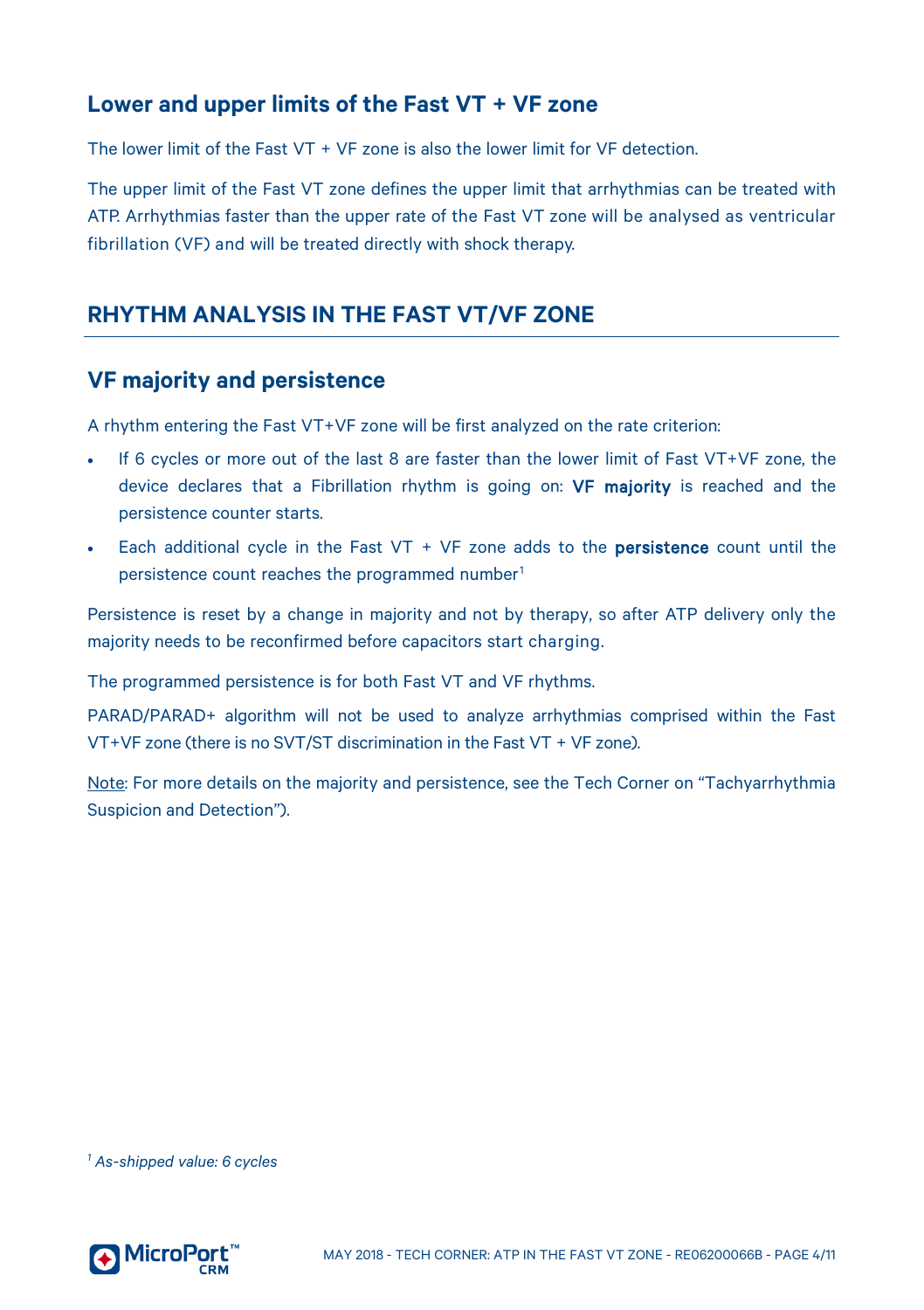#### <span id="page-4-0"></span>**Criteria to discriminate between Fast VT and VF**

A second analysis will be performed during the persistence in order to classify the rhythm as fast VT or VF and apply the adequate therapy: ATP or shock respectively. During the persistence, two types of analysis can be programmed:

- Rate only
- Rate + Stability

#### <span id="page-4-1"></span>**Rate only**

Once the VF majority has been found and the persistence has been reached, the device checks:

- If the last 4 cycles of the persistence are all slower than the upper limit of the Fast VT zone
- If the average of the last 4 cycles is within the Fast VT zone (between the lower and the upper limits programmed).

If both conditions are met, ATP will be delivered. If not, the device starts charging the capacitors and will deliver the shock if the rhythm is confirmed all along the charge.

#### <span id="page-4-2"></span>**Rate + Stability**

Once the VF majority has been found and persistence has been reached, the device checks:

- If the last 4 cycles of the persistence are all slower than the upper limit of the Fast VT zone
- If the average of the last 4 cycles is within the Fast VT zone (between the lower and the upper limits programmed)

#### AND

• If the rhythm is stable: it will be classified as stable if at least 6 out of the last 8 cycles back from the end of the persistence can be collected inside a 30 ms stability window and are faster than the lower limit of the Fast VT zone (i.e. within the Fast VT + VF zone).

If all conditions are met, ATP will be delivered. If one of them is not met, the device starts charging the capacitors and will deliver the shock if the rhythm is confirmed all along the charge. No ATP can now be delivered.

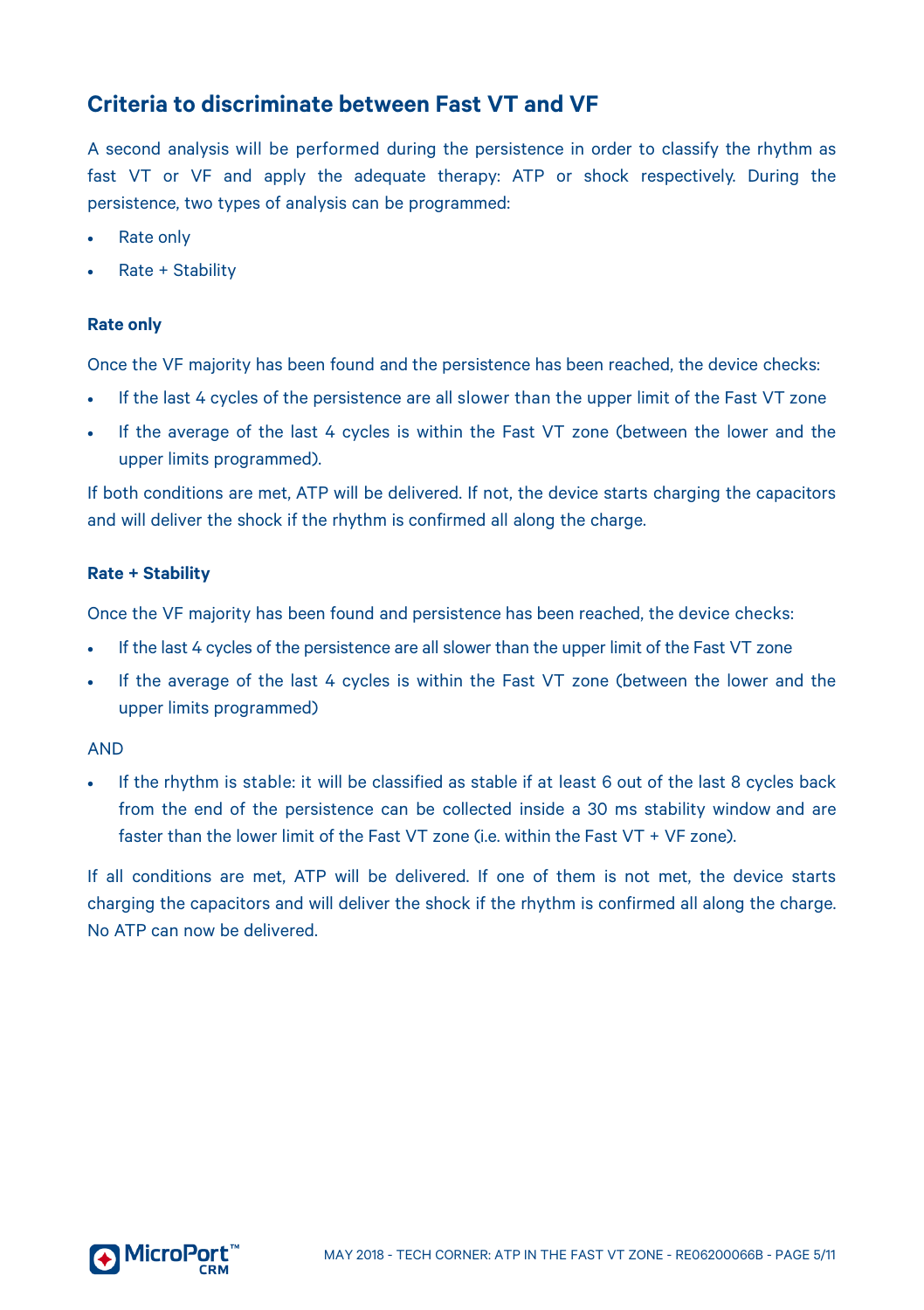#### Example of the stability analysis:



*Fast VT zone programmed from 210 bpm to 240 bpm (285 ms to 250 ms): The blue squares represent the last 8 RR intervals back from the end of the persistence: at least 6 out of the 8 are within a 30 ms stability window (here 7 intervals) and are faster than the lower limit of the Fast VT zone, so the stability criteria is met.*

# <span id="page-5-0"></span>**AVAILABLE THERAPIES IN THE FAST VT + VF ZONE**

### <span id="page-5-1"></span>**ATP**

When a rhythm has been classified as a fast ventricular tachycardia (Fast VT) based on the "Rate only" or "Rate + Stability" criteria described above, the device delivers the ATP programmed in the Fast VT zone.

One ATP scheme is programmable in the Fast VT + VF zone. This scheme can be up to 15 sequences with all ATP options available.

ATP programs: For a full range of programmable ATP in the fast VT zone, please refer to the device's technical specifications sheet.

Note*:* Caution should be taken in programming more than 2 sequences of ATP as failed ATP will delay a definitive shock (as-shipped = 1 sequence).

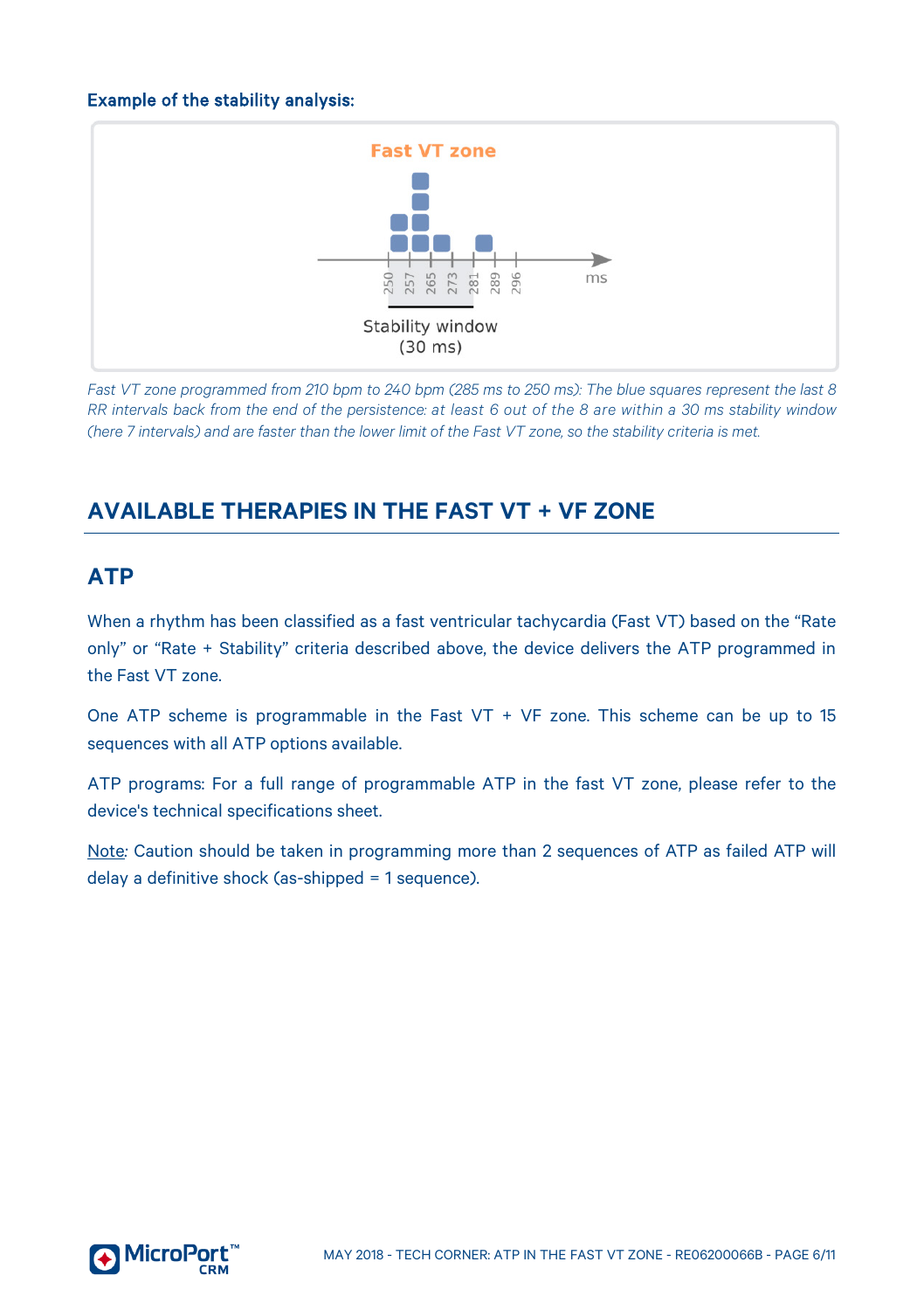#### **Example:**



| Fast VT zone programmed from 210 bpm to 240 bpm (285 ms to 250 ms) | <b>Therapy</b>                                                                                                                              |                                             |  |
|--------------------------------------------------------------------|---------------------------------------------------------------------------------------------------------------------------------------------|---------------------------------------------|--|
| $\mathbf{1}$                                                       | Rate criteria is <b>met</b> : each of the last 4 cycles of the persistence is in the<br>Fast VT zone (250 - 285 ms) and the average as well | <b>The device</b><br>applies ATP<br>therapy |  |
| $\vert 2 \vert$                                                    | Stability criteria is <b>met:</b> at least 6/8 ventricular cycles are within a 30 ms<br>window and are within the Fast VT+VF zone           |                                             |  |

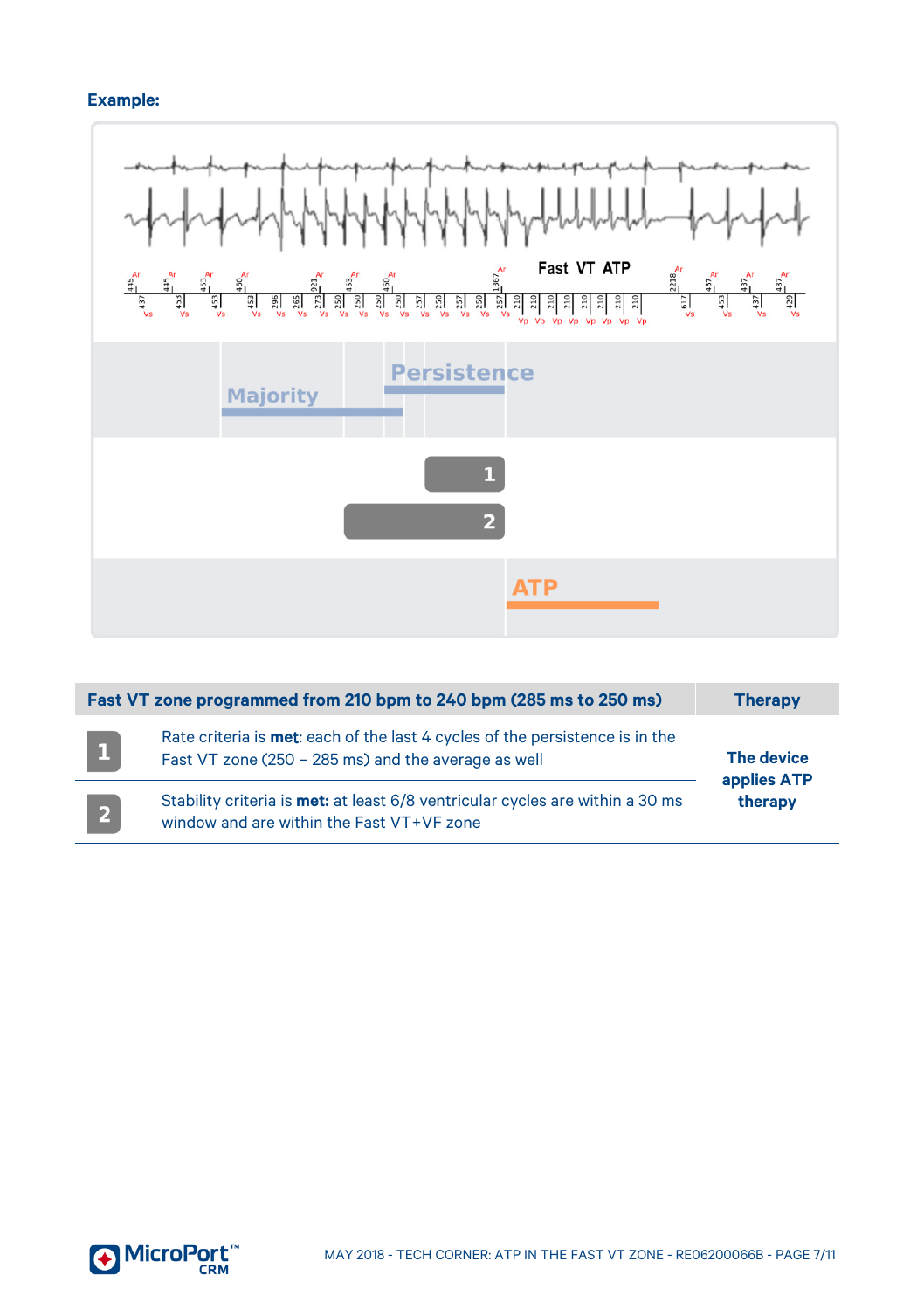# <span id="page-7-0"></span>**Shock**

When a rhythm has been classified as a ventricular fibrillation (VF) based on the "Rate only" or "Rate + Stability" criteria described above, the device starts charging the capacitors and then apply the first programmed shock of the "fast VT + VF" zone.



| Fast VT zone programmed from 180 bpm to 220 bpm<br>(330 ms to 270 ms): |                                                                                                                         | <b>Therapy</b>                                                                                                        |  |
|------------------------------------------------------------------------|-------------------------------------------------------------------------------------------------------------------------|-----------------------------------------------------------------------------------------------------------------------|--|
|                                                                        | Rate criteria is <b>not met</b> : one of the last 4 cycles<br>(265 ms) of the persistence is not in the Fast VT<br>zone | The device starts charging the<br>capacitors and will apply the first<br>programmed shock<br>of the Fast VT + VF zone |  |

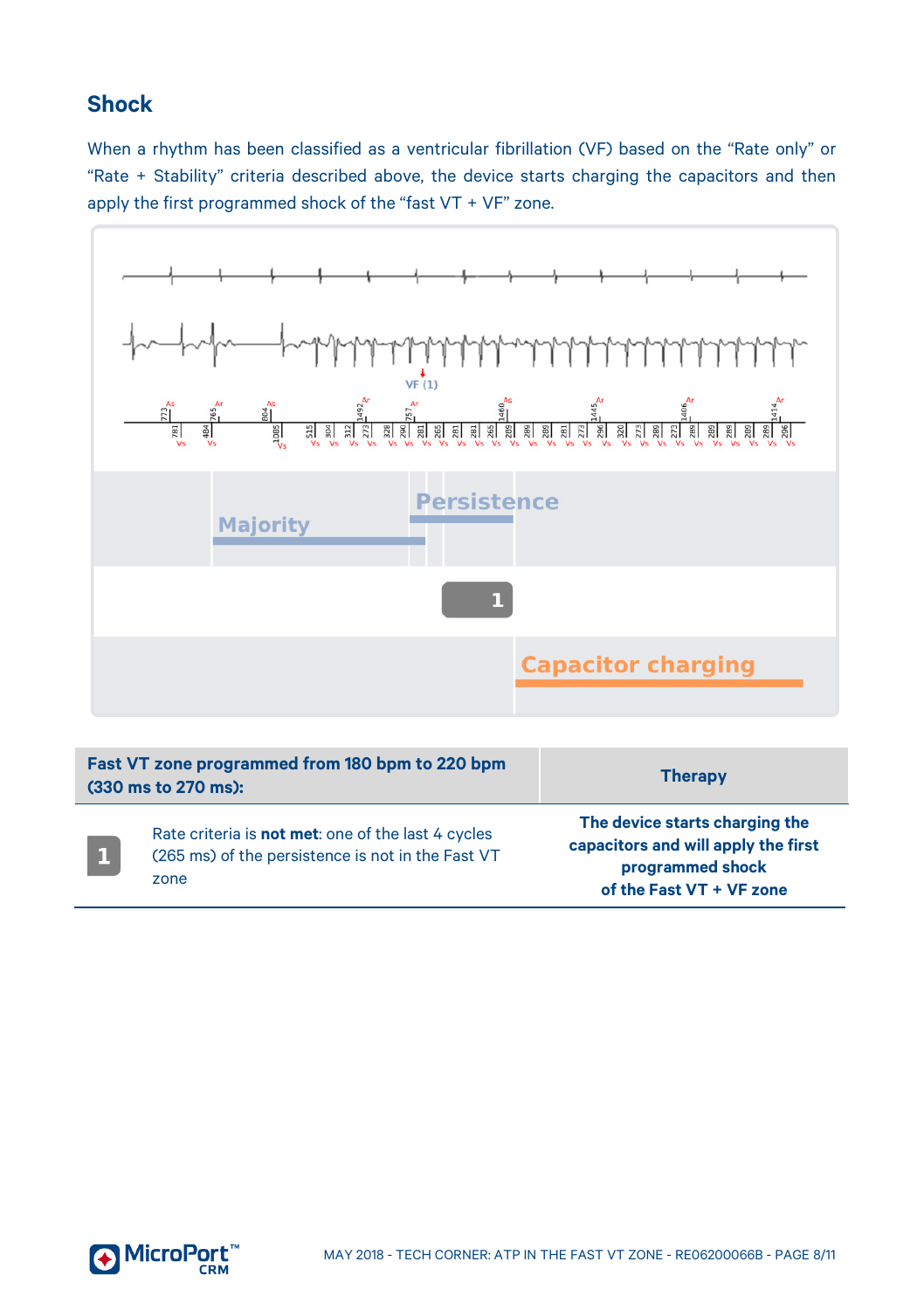# <span id="page-8-0"></span>**SUMMARY OF DISCRIMINATION AND THERAPIES**

# <span id="page-8-1"></span>**Discrimination**

#### <span id="page-8-2"></span>**Rate only**



*Discrimination algorithm "Rate only" in the Fast VT + VF zone*

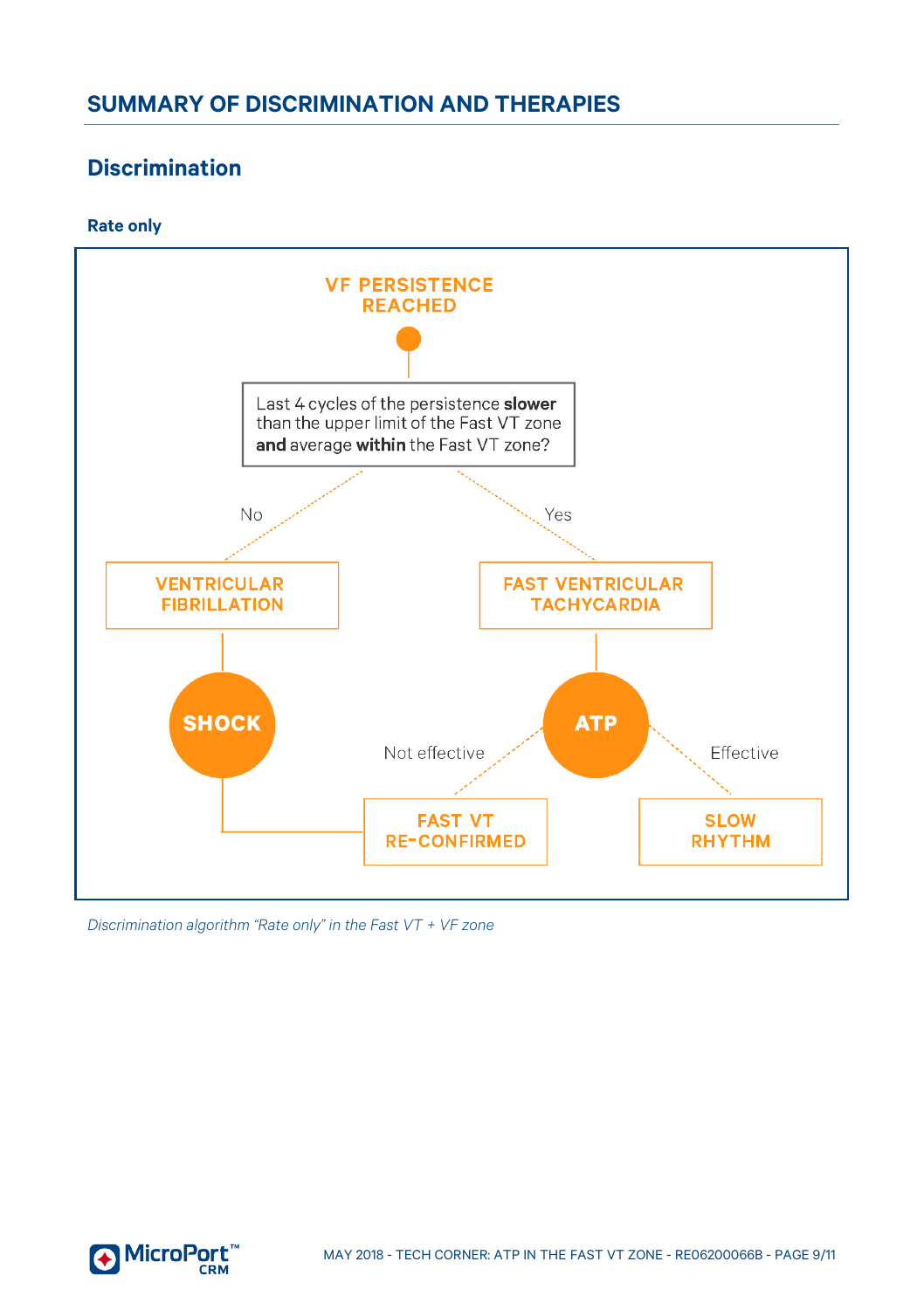#### <span id="page-9-0"></span>**Rate + Stability**



*Discrimination algorithm "Rate + Stability" in the Fast VT + VF zone*

#### <span id="page-9-1"></span>**Therapy**



*Therapy delivered in the "Fast VT + VF" zone*